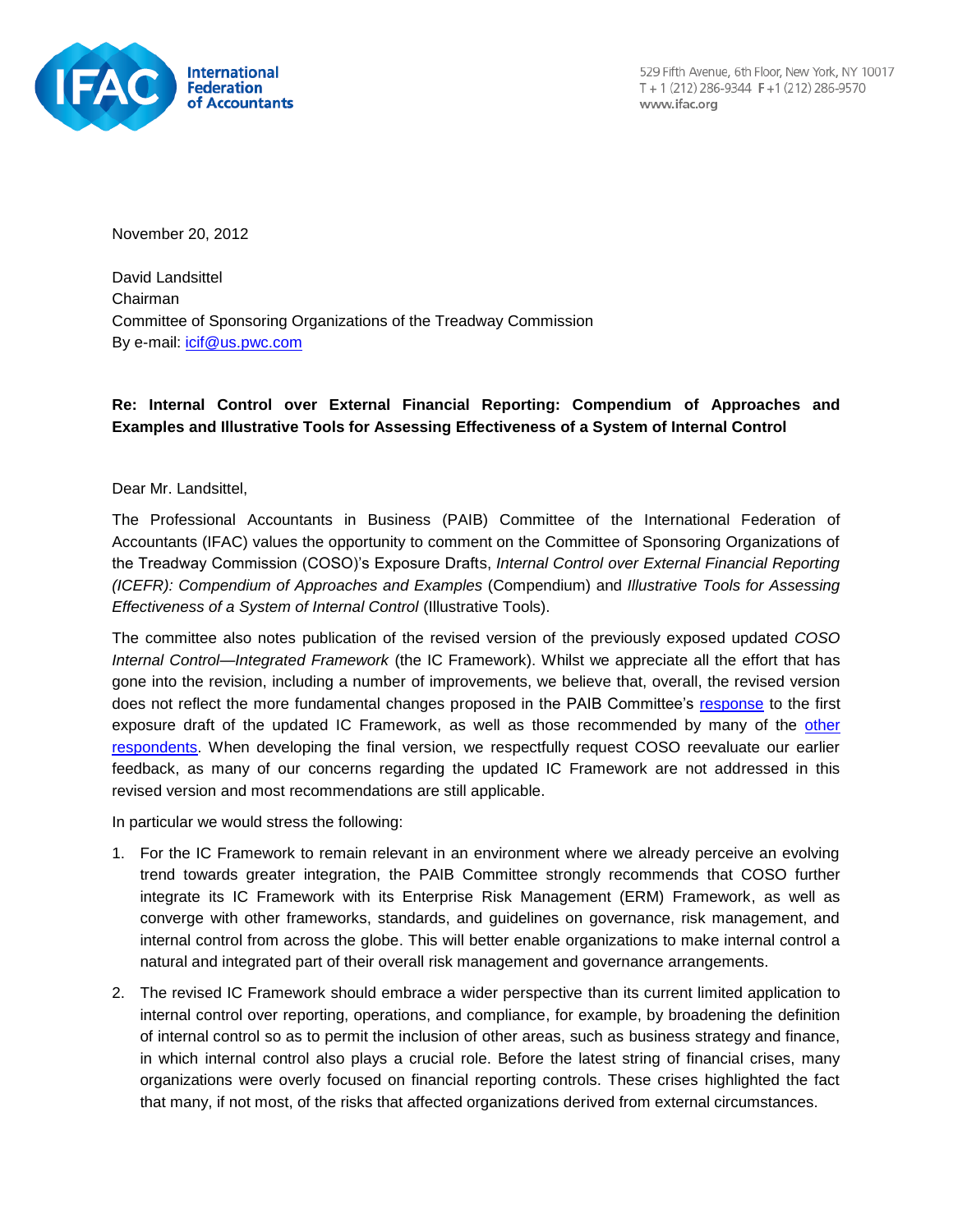

3. The text of the IC Framework, as well as the companion documents, remains too long and discursive. To address this, the committee suggests it would be feasible to redraft the current executive summary so it becomes the new framework, while re-presenting the full IC Framework as additional "application guidance." In our view this would be a positive move that would foster wider acceptance and better understanding of the framework, generally making it more accessible and user-friendly, especially for those charged with governance and others in senior positions within organizations, regulators, oversight bodies, etc.

The PAIB Committee firmly believes that it is in COSO's long-term interest to adopt these and the other recommendations to the previous exposure draft in order to make its IC Framework more relevant to the broader global community and the challenges faced. We believe that to not do so would be a significant lost opportunity.

### **General Comments on the Compendium**

The PAIB Committee welcomed COSO's decision to publish additional guidance focused solely on internal control over external financial reporting. The committee recognizes the importance of preserving a relatively stable IC Framework for entities' reporting on internal control over external financial reporting—for example, based on the requirements of the US Sarbanes-Oxley Act of 2002—and such additional guidance may provide for that need. At the same time, this should release COSO from its obligations to this particular stakeholder group and clear the way for renewed thought leadership in the revision of the underlying IC Framework, taking on board more fundamental, but necessary, changes, including those we suggest. Unfortunately, this opportunity has not yet materialized in this revised version of the IC Framework and its companion documents, which remain overly focused on risks associated with financial reporting. All the lessons we have learnt over the last ten years suggest these are less relevant to the risk landscape than in the past.

With respect to the Compendium, the PAIB Committee believes it is an appropriate response to the call for increased practical guidance to supplement the conceptual framework, as voiced in COSO's kick-off survey for this revision project, and can be a valuable addition to the IC Framework. It forms a comprehensive "workbook" for those who have to design, implement, and conduct internal control over external financial reporting for their organization. A workbook with similar approaches and examples could also be useful for the full scope of internal control in organizations. The committee recommends COSO consider such additional publications, preferably in combination with its ERM Framework.

#### **General Comments on the Illustrative Tools**

The PAIB Committee also believes that the Illustrative Tools can be helpful for those who have to design, implement, and conduct internal control. However, much of the content in the templates is a repetition of text from the IC Framework. To substantially shorten this particular volume, as well as the total set of COSO internal control documents, which are almost 550 pages in total, we suggest making the Illustrative Tools much shorter and simpler to use by using modern technology. For example, in the text version, COSO only provides blank "example templates." With the various online tools that already exist, organizations can automatically generate populated templates, based on the latest version of the underlying document, and make them more tailored to their organization.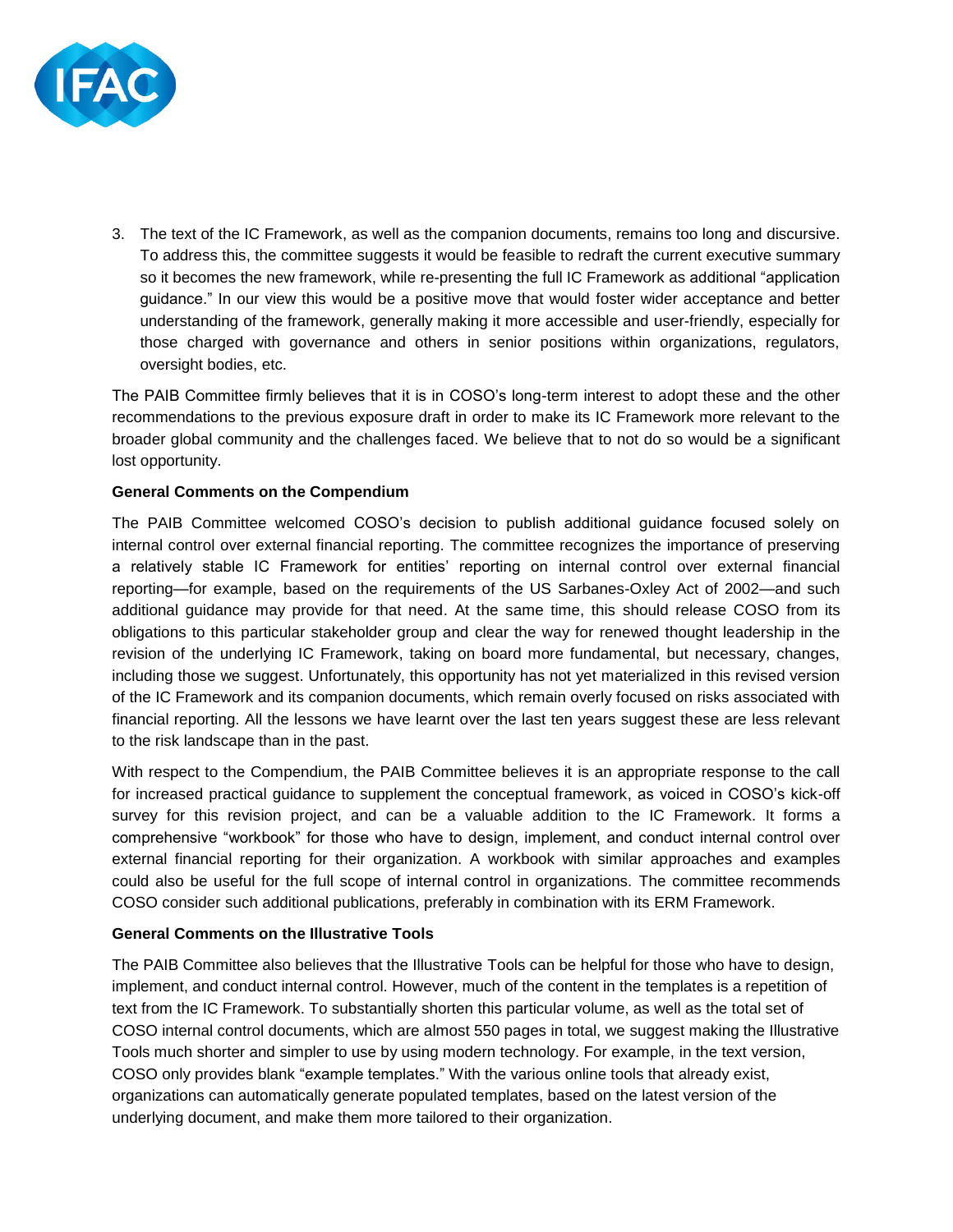

We would also like COSO to consider additional technological alternatives, such as developing short video presentations on the various scenarios in this volume or offering webinars.

For the convenience of the development team, we have included our comments on the specific questions outlined in the [COSO Feedback Survey](http://iiasurvey.theiia.org/flashsurvey/se.ashx?s=0B87D784371F5087) in the addendum to this response. We hope you find our recommendations useful and constructive as you finalize the IC Framework, the Compendium, and the Illustrative Tools.

We would also like to draw your attention to the June 2012 publication by the PAIB Committee of our International Good Practice Guidance, *[Evaluating and Improving Internal Control in Organizations](http://www.ifac.org/news-events/2012-06/ifac-issues-new-guidance-help-organizations-improve-internal-control)*, highlighting areas where the practical application of existing internal control standards and frameworks often fails in many organizations. The guidance is available free of charge on the [IFAC website](http://www.ifac.org/) and we would be happy for the IC Framework to refer to such additional application guidance in its appendices and online. In addition, the committee has started a new project to develop guidance on integration of risk management and internal control in the governance of organizations. We would value COSO's input for that project.

Please do not hesitate to contact me should you wish to discuss any of the matters raised in this submission. We also welcome further discussions on how the IFAC PAIB Committee can continue supporting the work of COSO.

Yours sincerely,

Roger Tabor Chairman, IFAC Professional Accountants in Business Committee

### **About IFAC and the PAIB Committee**

[IFAC](http://www.ifac.org/) is the global organization for the accountancy profession, dedicated to serving the public interest by strengthening the profession and contributing to the development of strong international economies. It is comprised of 172 members and associates in 129 countries and jurisdictions, representing approximately 2.5 million accountants in public practice, education, government service, industry, and commerce. The IFAC [PAIB Committee](http://www.ifac.org/paib) provides leadership and guidance on relevant issues pertaining to professional accountants in business and the business environments in which they work.

Within organizations across the globe, many professional accountants in business are in a position of strategic or functional leadership, or are otherwise well placed to partner with other disciplines in the planning, implementation, execution, evaluation, or improvement of internal control. In addition, many professional accountants in business have a responsibility to provide objective, accurate, and timely information and analyses to support all of these activities.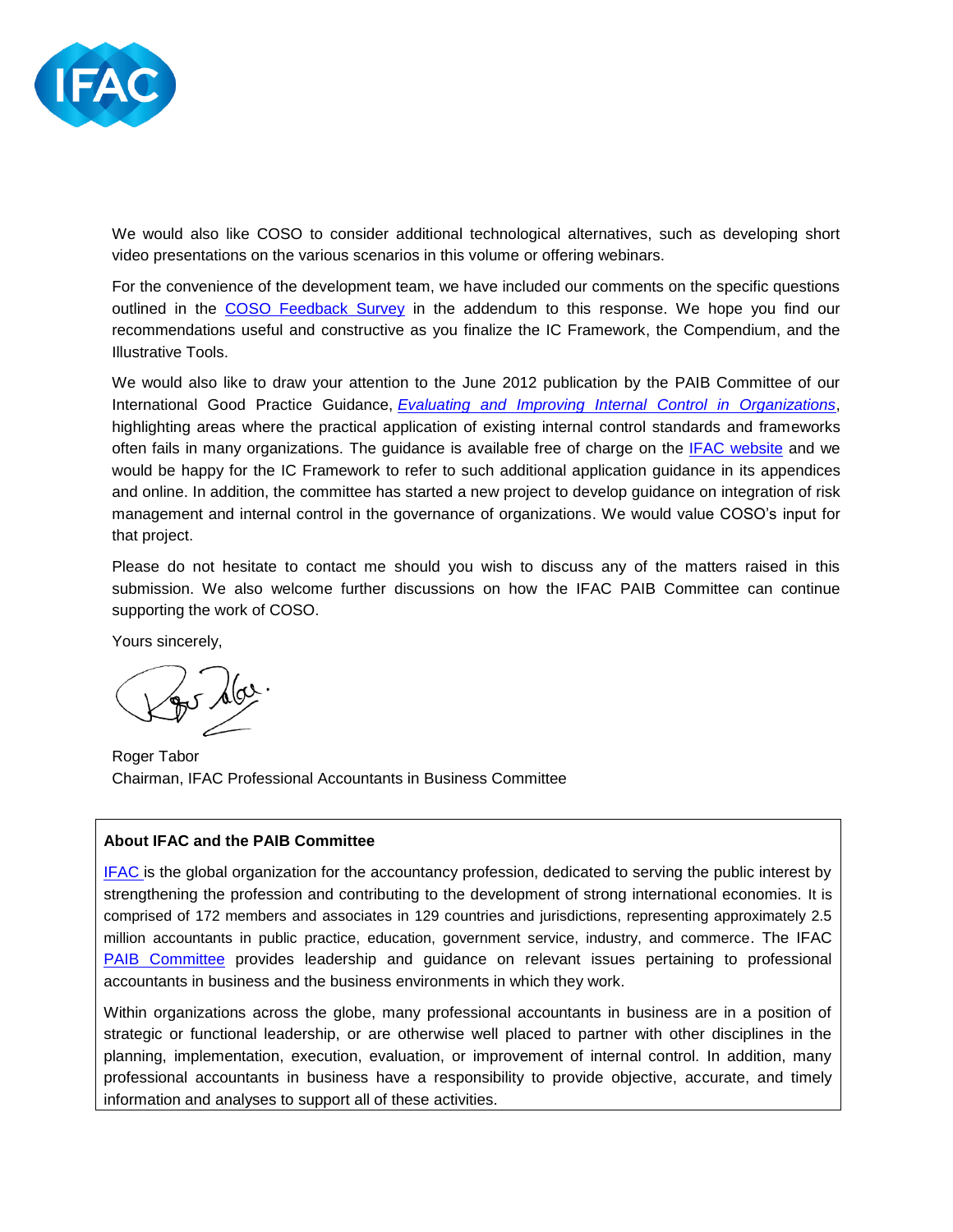

### **Comments on the Specific Questions Outlined in the [COSO Feedback Survey](http://iiasurvey.theiia.org/flashsurvey/se.ashx?s=0B87D784371F5087)**

### **Question 1. What is your COSO Affiliation?**

[IFAC](http://www.ifac.org/) is the global organization for the accountancy profession dedicated to serving the public interest by strengthening the profession and contributing to the development of strong international economies. IFAC participates in the Advisory Council to the COSO project to review and update the 1992 Internal Control-Integrated Framework.

#### **Question 2. Are you responding on behalf of yourself or an organization or company?**

The comments are submitted on behalf of the IFAC [Professional Accountants in Business Committee.](http://www.ifac.org/about-ifac/professional-accountants-business)

### **Question 3. What is your entity's legal structure?**

Founded in 1977, IFAC is a Swiss-registered association whose members are professional accountancy organizations.

#### **Question 4. What is your entity's revenue?**

IFAC's annual report details the activities it has undertaken over the past year to fulfill this mission and extent to which it has met its strategic objectives. The latest annual report can be found at the IFAC website at [www.ifac.org.](http://www.ifac.org/publications-resources/ifac-2011-annual-report)

### **Question 5. What is your role within the organization?**

Not applicable.

# **Question 6. Does your organization apply the 1992 COSO Framework to external financial reporting objectives?**

Although IFAC does not directly apply the 1992 COSO Framework to its own external financial reporting objectives, it refers to the framework in many of its publications (with respect to risk management and internal control), which can be found at the [Publications and Resources](http://www.ifac.org/publications-resources) section of the IFAC website.

# **Question 7. The ICEFR document will be useful in applying the Framework to your entity's external financial reporting objectives**

We agree. The PAIB Committee believes the Compendium is a valuable addition to the IC Framework for those who have to design, implement, and conduct ICEFR for their organization.

# **Question 8. The ICEFR document will impose additional burdens on entities' reporting on the effectiveness of internal control – e.g. reporting on internal control over financial reporting based on Sarbanes–Oxley Act of 2002 (SOX) requirements**

We somewhat disagree—the Compendium closely follows the revised framework, which did not fundamentally change through the revision. However, it could be argued, based on the internal control failures over the 20 years since the original framework came into existence, that such changes would be necessary to fully achieve the objectives of this project. On the other hand, organizations that have not yet fully embraced all of the concepts of the original or revised framework are faced with more work now that those concepts are clear.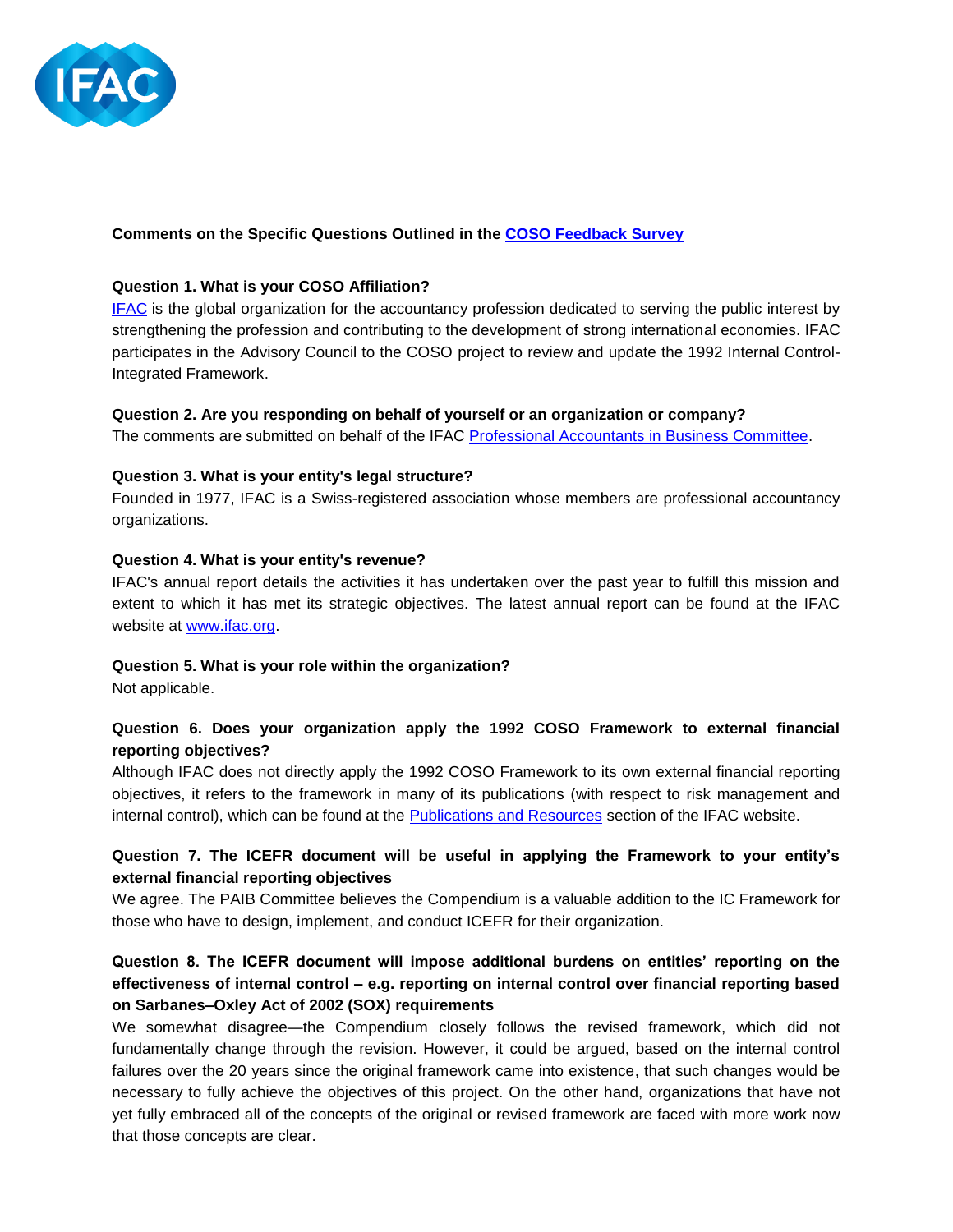

#### **Question 9. The ICEFR document is relevant for both larger and smaller entities**

We agree. The PAIB Committee believes that ICEFR is equally important for both larger and smaller entities, but that every size or type of organization—in fact every organization—needs to tailor its internal control system to its own unique risks and circumstances. As explained in paragraphs 33 and 34, most approaches and examples in the Compendium translate to both smaller and larger entities.

#### **Question 10. The ICEFR document is relevant for private, not-for-profit and government entities**

We agree—see our response to question 9. Paragraph 8 of the Compendium does identify the various types of entities, but does not explicitly state that this guidance is relevant to all types of entities. Perhaps this could be added in the revised version.

# **Question 11. The ICEFR document's approaches and examples clearly illustrate principles set out in the Framework**

We somewhat agree—the PAIB Committee found some examples in the Compendium to be somewhat simplistic and only a few of them are from organizations outside the US.

## **Question 12. Additional approaches and/or examples are needed to illustrate the principles. If yes, please explain**

No additional approaches and/or examples are needed for this Compendium, but some additional variation in the examples could make them more internationally applicable (see question 11). However, as mentioned above, the committee recommends COSO consider additional compendia with approaches and examples for other control objectives in addition to external financial reporting.

### **Question 13. Other comments on the ICEFR Discussion document**

There seems to be an underlying assumption in the Compendium that, because every risk is likely to have a financial reporting consequence, the only entry to risk management is via the financial statements. However, effective risk management and internal control in organizations are about delivering business outcomes within acceptable boundaries, and only partly about producing reliable financial statements. Organizations should, therefore, be forewarned that having effective ICEFR, although important, is only part of the overall control environment.

## **Question 14. The expanded reporting objective set forth in the Framework does not diminish my ability to apply the Framework in an ICEFR context**

We strongly agree—the PAIB Committee believes that the expansion of the reporting objective is increasing, instead of diminishing, an organization's ability to apply the IC Framework when reporting on ICEFR. Moreover, the IC Framework should have expanded its internal control objectives even further, beyond ICEFR, to cover all relevant opportunities and risks to an organization in achieving its objectives.

# **Question 15. The Framework appropriately discusses the role and relevance of components, principles, and points of focus**

We somewhat agree—see the PAIB Committee's response to the first exposure draft of the updated IC Framework for additional information.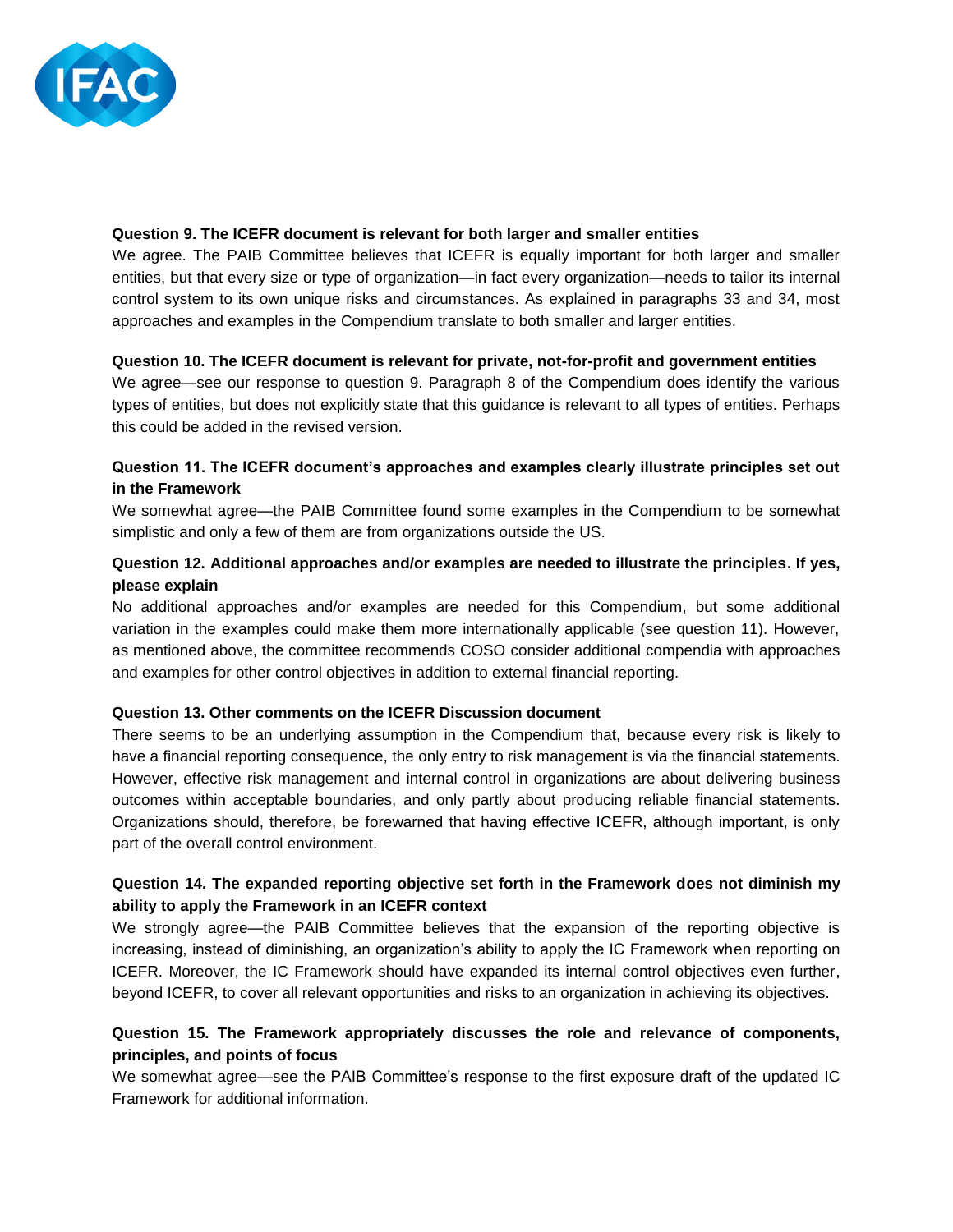

# **Question 16. The Effective Internal Control chapter provides a clear understanding of the requirements for an effective system of internal control**

We somewhat agree; however, effective internal control should not be limited to only the objectives mentioned in the IC Framework, which might provide a false sense of security. Those charged with governance and others in senior positions within organizations—many of whom have not been specifically educated in the details of risk management—may not sufficiently understand that the IC Framework is referring to only a subset of risks. As a consequence, even when internal control is determined to be effective according to the IC Framework,<sup>1</sup> the organization might still be exposed to unacceptable risk. For example, financial risk might relate to uncertainty in interest, equity, or currency markets or to a mismatch on the balance sheet between the maturity of assets and liabilities. Exercising effective control over these financial risks involves more than controlling the related financial reporting consequences. Please also see the PAIB Committee's response to the first exposure draft of the updated IC Framework.

# **Question 17. The Framework appropriately requires that each of the five components be present and functioning for effective internal control**

We agree. Organizations generally need to have the five components of internal control present and functioning for effective internal control. See our response to question 16.

# **Question 18. The Framework appropriately requires that relevant principles be present and functioning for effective internal control**

We somewhat agree. The PAIB Committee believes that *relevant* principles should be present and functioning for effective internal control. However, organizations can also have effective internal control if the organization can demonstrate otherwise that it sufficiently manages its relevant risks, in which case they should be able to explain why they deemed a principle irrelevant.

Contrary to the limited scope of the definition, objectives, and components, the principles and most of the underlying points of focus set out in the revised IC Framework are formulated much more broadly and, therefore, have a more general applicability. However, changes to the IC Framework remain necessary for effective *overall* internal control, in particular because its scope is too narrow.

### **Question 19. The Framework appropriately balances discussions regarding reporting, operations, and compliance objectives**

We somewhat disagree. The PAIB Committee believes that limiting the scope of the IC Framework, and the discussions, to reporting, operations, and compliance is arbitrary and unhelpful for achieving effective internal control.

# **Question 20. The Appendix E: Consideration of Public Comment Letters is clear and provides an understanding of the revisions made to the Framework, Exposure Draft (December 2011)**

The explanations of why principles 8 and 11 should not be folded in principles 7 and 10, respectively, are weak. They essentially state "we acknowledge the comment but disagree" without giving any reasoning.

l  $<sup>1</sup>$  See paragraph 88 of the IC Framework.</sup>